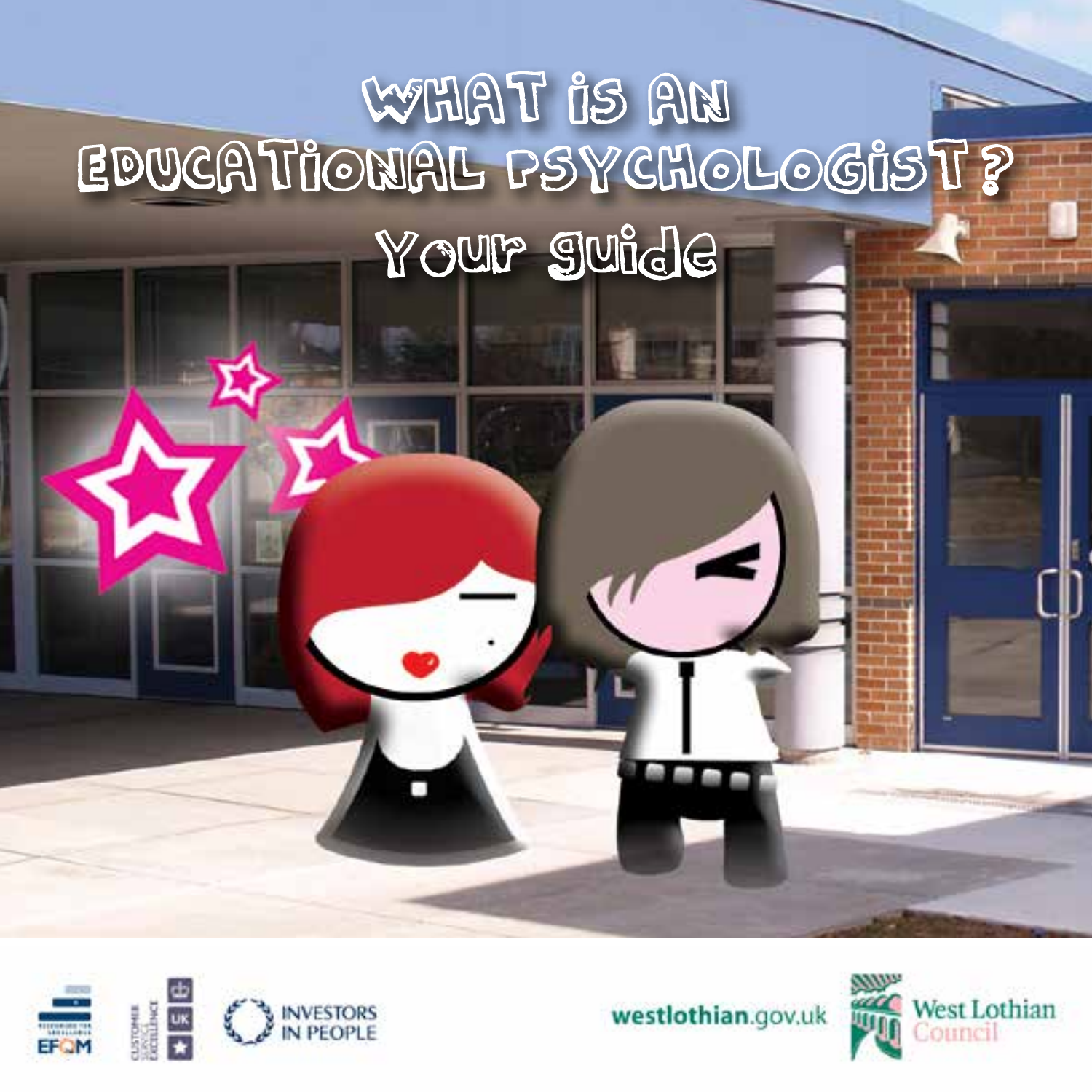## **What is an Educational Psychologist and what can they do for me?**

Educational Psychologists visit schools and work with pupils, teachers and parents/carers. An Educational Psychologist is trained to help people understand problems with learning, behaviour and development. At some point in their life, lots of children and young people need help. Educational Psychologists listen and can help you, and people around you, think of ways to make things better.

#### **They help with a variety of problems such as:**

- **how to get along with friends**
- **how to tackle schoolwork that you are struggling with**
- **helping you to worry less about things**
- **helping you with something that is making you unhappy at home or at school**
- **helping you understand your behaviour**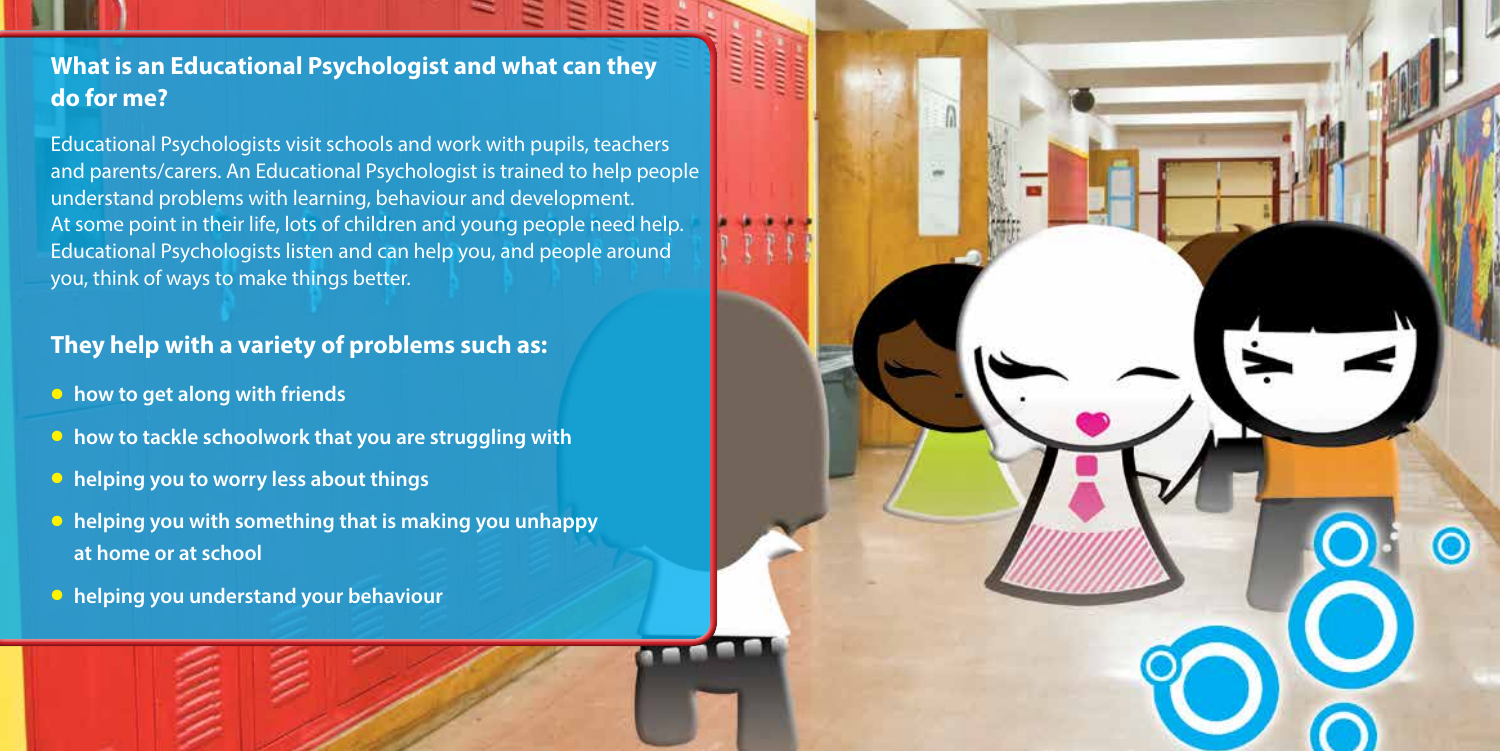

## Where will they visit me and why are they here?

Sometimes Educational Psychologists work with groups of pupils or a class on a particular project (e.g. friendship skills), but usually they work with individual pupils.

An Educational Psychologist can see you in school or arrange to visit you at home, but a parent/carer or teacher should tell you about this beforehand. It may be that they meet you out of class, so that they can discuss how you are. They may do some activities with you.

Your views are important and they will always listen to what you have to say. If they have a meeting with other people who are involved with you, you will be asked if you would like to attend. However, if you prefer you could give your views beforehand and they will be shared with those attending the meeting.

#### Your rights

You have a right to give your views and be listened to. If the Educational Psychologist writes a letter or report they will discuss this with you and give you a copy, if you would like one.

If you are unhappy about the service you are getting, please tell your Educational Psychologist or parent/carer or teacher so that they can do something to make this better.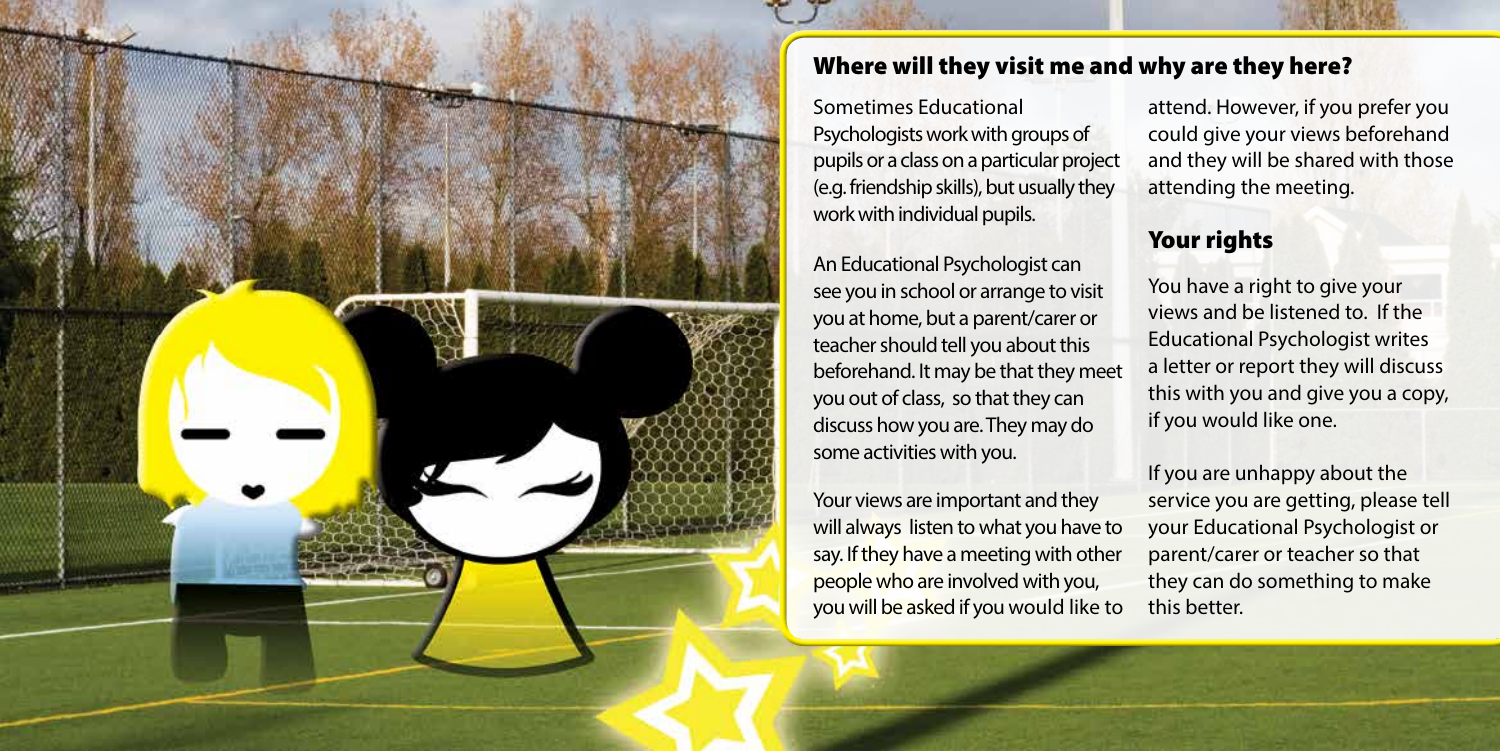#### **What happens next?**

There will usually be a meeting where people who know you well will meet with you and the Educational Psychologist, to talk about how to make things better for you. At this meeting it will be decided how you and the Educational Psychologist will work together.

It might be decided that it would be helpful for you to meet with the Educational Psychologist for a few weeks after the meeting, to support you. Otherwise, they may meet with you again in a few months to discuss how things are going and to see how things have improved.

To make things better for you, other people who know you, such as Doctors or Social Workers, may also be asked to help support you.

With you, they will agree what information can be kept private and what information you don't want others to know. This information can be kept confidential unless it is serious and adults need to know in order to keep you, or someone you know, safe.

### Websites to help

The following websites and phone numbers may be useful to help you find more information and extra support.

**www.westlothian.gov.uk/education/**  and then click on Educational Psychology Service on the main page. Tel. **01506 283130**

ChildLine: **www.childline.org.uk/** tel **0800 1111**

Young Carers **www.wl-yc.com**